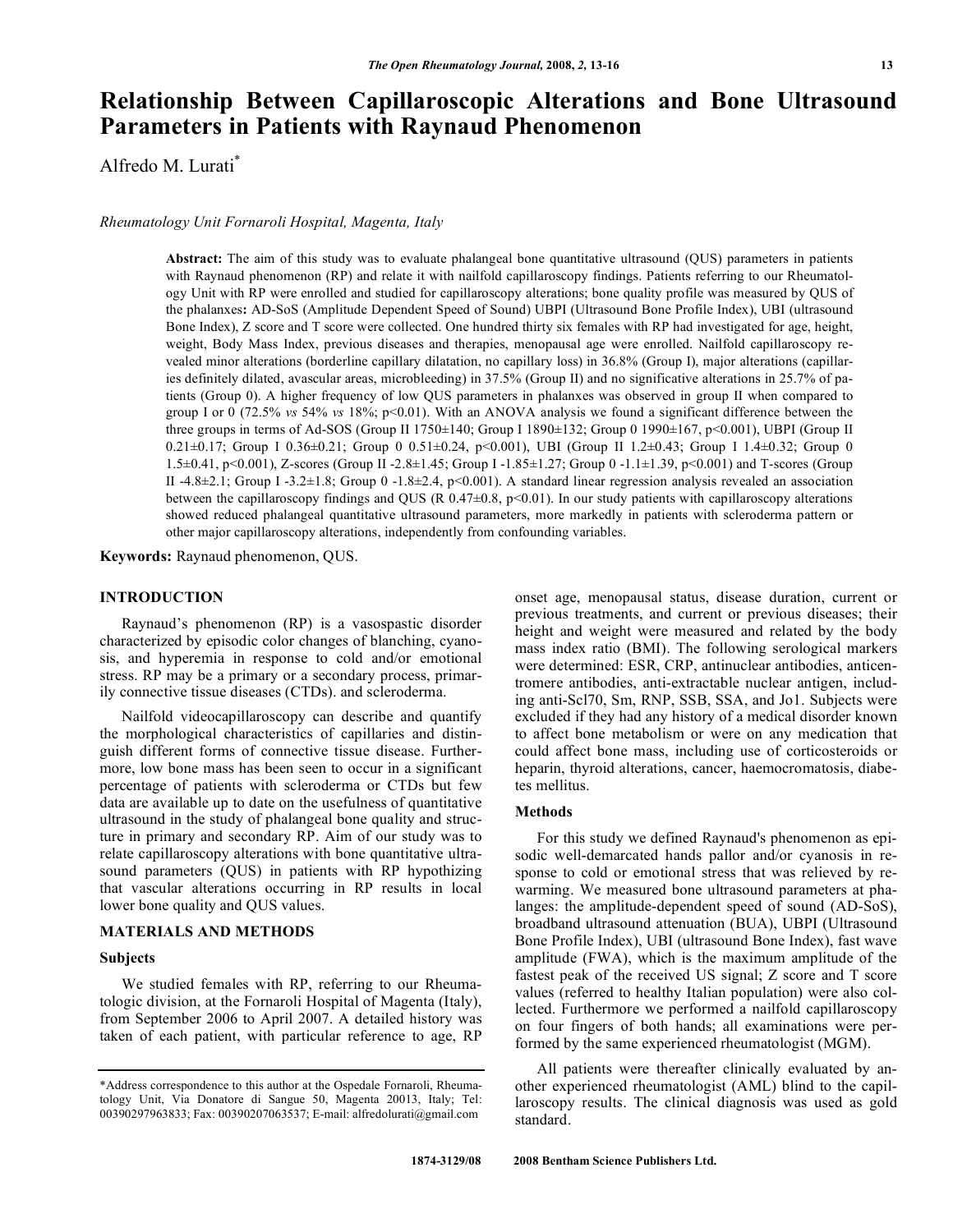#### **Statistical Analysis**

All values were expressed as mean  $\pm$  SD. An analysis of variance, simple (ANOVA) or with adjustment for some covariates (ANCOVA), was applied to compare the parameters measured between groups. Linear regression analysis and stepwise multiple regression analysis were used to assess the relationships between variables collected. A p value lower than 0.05 was considered statistically significant. All statistical analyses were carried out with SPSS software.

#### **RESULTS**

 One hundred thirty six females with RP were enrolled. In whole population mean  $(\pm SD)$  age was 53.3 years  $(\pm 14.1)$ , mean BMI was  $24.8(\pm 7.8)$ , mean menopausal age was 46.9 (±5.4). The mean QUS parameters values were: AdSOS 1881 (±159), FWA 28.7 (±9.8), UBI 1.32 (±0.38), UBPI  $0.34$  ( $\pm 0.22$ ). The mean Z score and T score were -1.98 and -3.4 respectively. Nailfold capillaroscopy revealed minor alterations (defined as: some tortuosity, borderline capillary dilatation, no capillary loss) in 36.8% (Group I), major alterations (defined as: capillaries definitely dilated, avascular areas, megacapillaries, microbleeding and capillary thrombosis, angiogenesis) in 37.5% (Group II) and no significant alterations in 25.7% of patients (Group 0). No differences were present in age, menopausal age, BMI between groups  $(p>0.2)$ . In group II we found: Ad-SOS 1750 $\pm$ 140, UBPI 0.21 $\pm$ 0.17, UBI 12 $\pm$ 0.43, Z-score -2.8 $\pm$ 1.45 and T-score - $4.8\pm2.1$ ; with a standard ANOVA with post hoc test all these values were significantly lower than group I and group 0, also correcting for all confounding variables collected. (p<0.01) (Figs. **1-3**).

 With a linear logistic test we found a Pearson R correlation index of:  $0.37\pm0.7$  for Z-score,  $0.41\pm0.5$  for UBPI and  $0.47\pm0.8$  for AdSOS (p<0.001).

 The conclusive clinical evaluation of the whole population revealed that the 88% of group II patients, 15% of group I patients and 1.7% of group 0 were affected by a major CTD including SSc  $(p<0.001)$ . In all other cases a diagnosis of primary Raynaud was made.

### **DISCUSSION**

 Raynaud's phenomenon (RP) is a common clinical condition in rheumatology, with microvascular involvement as key feature. LeRoy and Medsger suggested criteria for primary RP: symmetric attacks, the absence of tissue necrosis, ulceration or gangrene, the absence of a secondary cause, negative antinuclear antibodies, normal nailfold capillaroscopy and a normal erythrocyte sedimentation rate. Secondary RP is characterized by an age of onset of more than 30 years, painful and asymmetric attacks, ischemic skin lesions, positive autoautoantibodies, capillaroscopy major abnormalities and/or clinical features suggestive of CTDs. Among the CTDs, scleroderma has the highest frequency of RP. Peripheral microangiopathy may be recognized by nailfold capillaroscopy, a non-invasive and safe technique that is reported to have both diagnostic and prognostic value. The peripheral microvascular damage in scleroderma is characterized by increasing structural alterations of the capillaries (giant capillaries and microhaemorrhages) with a progressive decrease in their density (scleroderma pattern). Generalized radiological osteopenia has been seen to occur in a significant percentage of patients with connective diffuse



**Fig. (1).** Ad-SOS mean values related to capillaroscopy pattern  $(p<0.001)$ .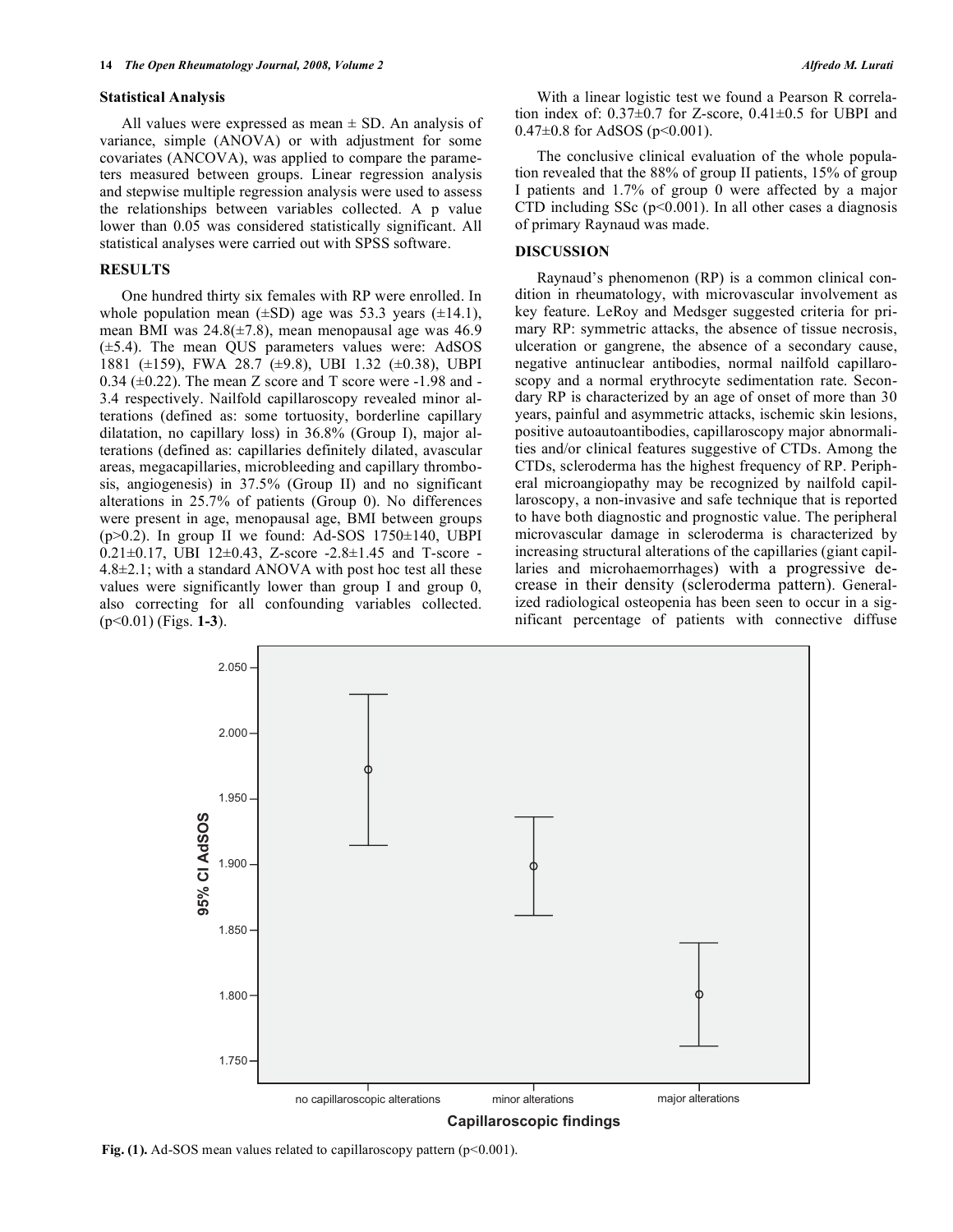

Fig. (2). UBPI mean values related to capillaroscopy pattern (p<0.001).



Fig. (3). Z score mean values related to capillaroscopy pattern (p<0.001).

diseases and scleroderma. Bone mineral content was found to be reduced at the radius, lumbar spine, and the total body. No data are available up to date on QUS evaluation of phalangeal bone in patients with primary or secondary RP [7-9]. Recently there has been a growing scientific and clinical interest in QUS as an alternative method to dual-energy X-